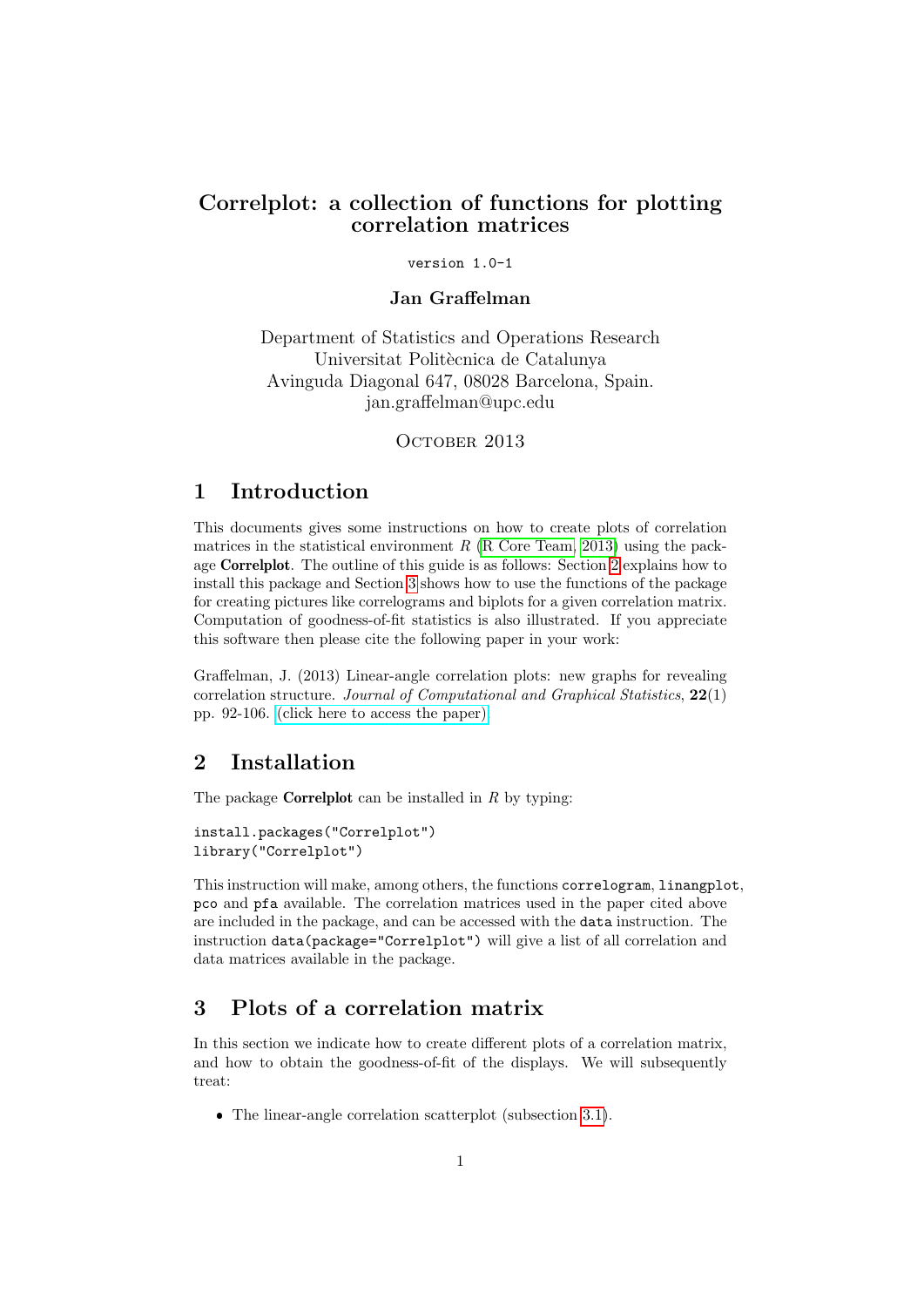- The principal component analysis (PCA) biplot of a correlation matrix (subsection [3.2\)](#page-3-0).
- The principal factor analysis biplot (PFA) of a correlation matrix (subsection [3.3\)](#page-5-0).
- Correlograms of the correlation matrix (subsection [3.4\)](#page-7-0).

#### <span id="page-1-0"></span>3.1 Linear-angle correlation scatterplot

An ordinary scatterplot represents two variables on orthogonal axes. A principal component analysis of two variables gives a biplot with two axes representing the two variables. If the correlation between the two variables is non-zero, then these two variable axes will be oblique. In the latter plot the angle  $(\alpha)$ sustending the two biplot axes satisfies  $\cos(\alpha) = r_{xy}$ , where  $r_{xy}$  is the sample correlation coefficient between the two variables. We first illustrate this plot with Pearson and Lee's classical dataset on heights of daughters and mothers, taken from Weisberg [\(2005\)](#page-9-1).

```
> data(PearsonLee)
> Mheight <- PearsonLee$Mheight
> Dheight <- PearsonLee$Dheight
> plot(Mheight,Dheight,asp=1,xlab="Mother's height (cm)",
       ylab="Daughter's height (cm)", pch=19, cex=0.05)
```


<span id="page-1-1"></span>Figure 1: Scatter plot of daughter's height versus mother's height for 1375 pairs.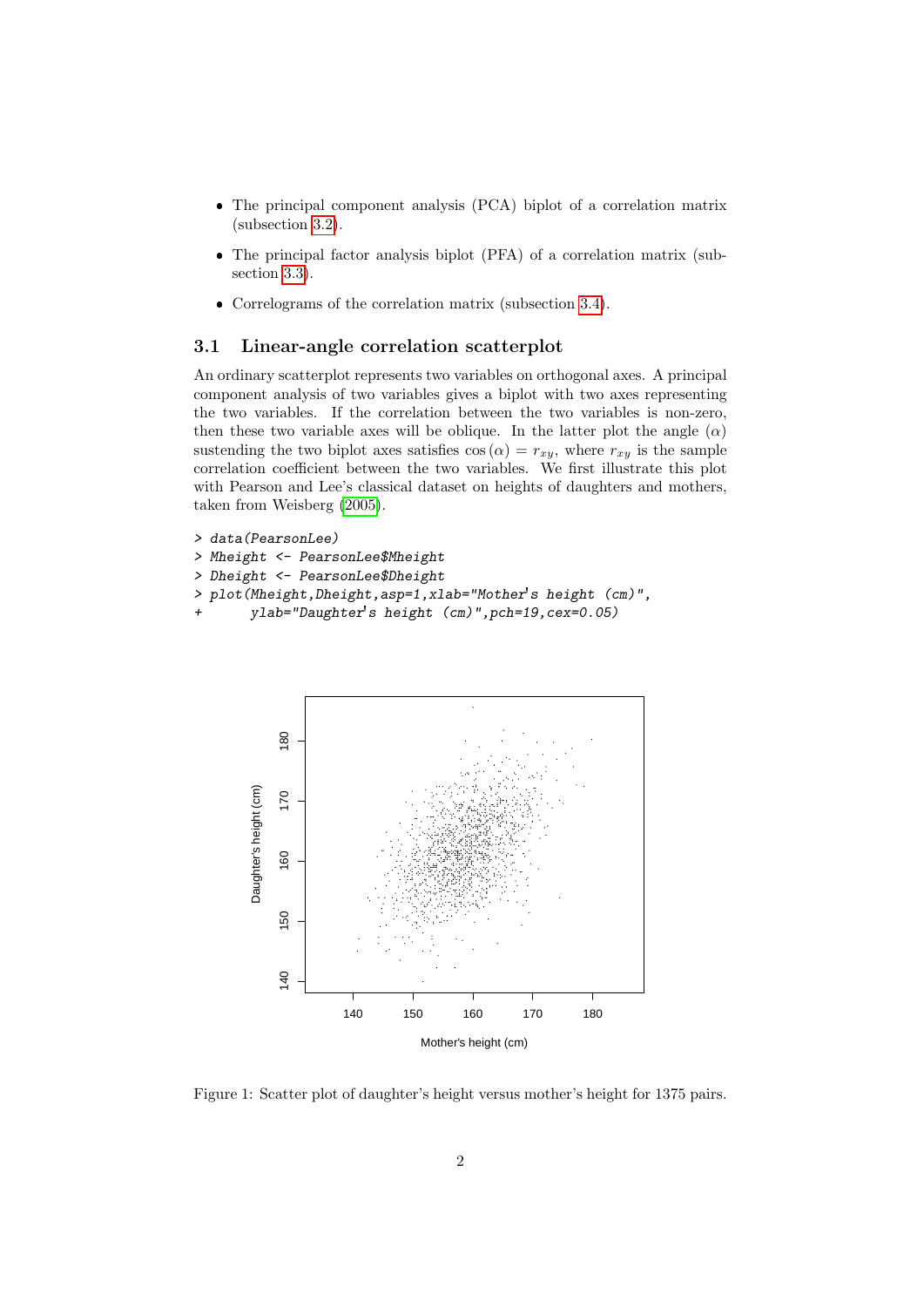A scatterplot of the data is shown in Figure 1. Next, we create a PCA biplot of the correlation matrix, shown in Figure 2.

```
> X \leftarrow \text{cbind}(\text{Mheight}, \text{Dheight})> n \leftarrow nrow(X)> Xt <- scale(X)/sqrt(n-1)res.svd \leftarrow svd(Xt)\, >\, >Fs \leftarrow sqrt(n-1)*res.svd\> Gp \leftarrow res.svd\v'/*/diag(res.svd$d)
    plot(Fs[,1],Fs[,2],asp=1,pch=19,cex=0.05,xlab="First principal component",
\mathbf{r}ylab="Second principal component")
\overline{1}> arrows (0, 0, 3*Gp[, 1], 3*Gp[, 2], col="red", 1wd=2)> text{text}(\mathcal{X}, \mathcal{X}) = \text{text}(\mathcal{X}, \mathcal{X}) = \text{text}(\mathcal{X}, \mathcal{X}) + \text{text}(\mathcal{X}, \mathcal{X}) + \text{text}(\mathcal{X}, \mathcal{X}) + \text{text}(\mathcal{X}, \mathcal{X}) + \text{text}(\mathcal{X}, \mathcal{X}) + \text{text}(\mathcal{X}, \mathcal{X}) + \text{text}(\mathcal{X}, \mathcal{X}) + \text{text}(\mathcal{X}, \mathcal{X}) + \text{text}(\mathcal{X}, \mathcal{X}) + \text{text}(\mathcal{X}, \mathcal{X}) + \text{
```


<span id="page-2-0"></span>Figure 2: PCA biplot of the mother-daughter height data.

The correlation between the two variable is 0.491. The angle between the two vectors in 60.61°, and we verify  $cos(60.61) = 0.491$ .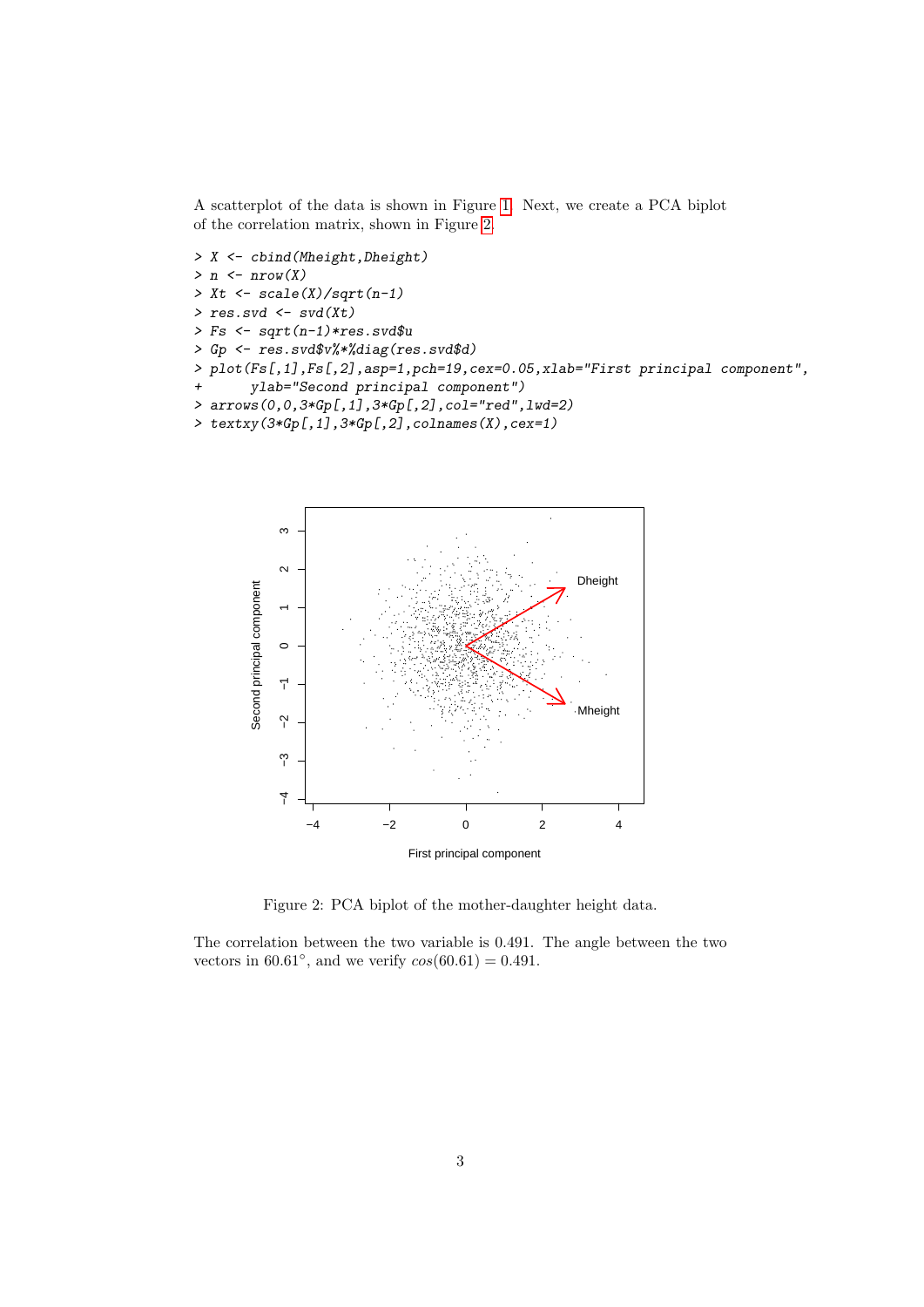Finally, we call linangplot in order to create the linear angle scatterplot shown in Figure [3](#page-3-1)

> lin.out <- linangplot(Mheight,Dheight,cex=0.05)



<span id="page-3-1"></span>Figure 3: Linear angle correlation scatterplot of the mother-daughter height data.

In the latter plot, the angle between the two axis is 45.84◦ degrees. In this plot the relation between the correlation and the angle is linear  $(r_{xy} = 1 - \frac{2}{\pi}\alpha)$ , and we have  $1 - \frac{2}{\pi} 0.8 = 0.491$ . Because the rank of the correlation matrix in these examples is 2, Figures [2](#page-2-0) and [3](#page-3-1) both represent the correlation coefficient without error.

### <span id="page-3-0"></span>3.2 PCA biplot of the correlation matrix

We use a larger, classical data set of 5 variables with grades of students on 5 exams [\(Mardia et al., 1979\)](#page-9-2) to illustrate PCA biplots, PFA biplots and correlograms, as well as the corresponding goodness-of fit calculations. The sample correlation matrix is given in Table [1.](#page-4-0)

The PCA biplot of the correlation matrix can be obtained from a PCA of the data matrix, or, as shown here, directly from the spectral decomposition of the correlation matrix.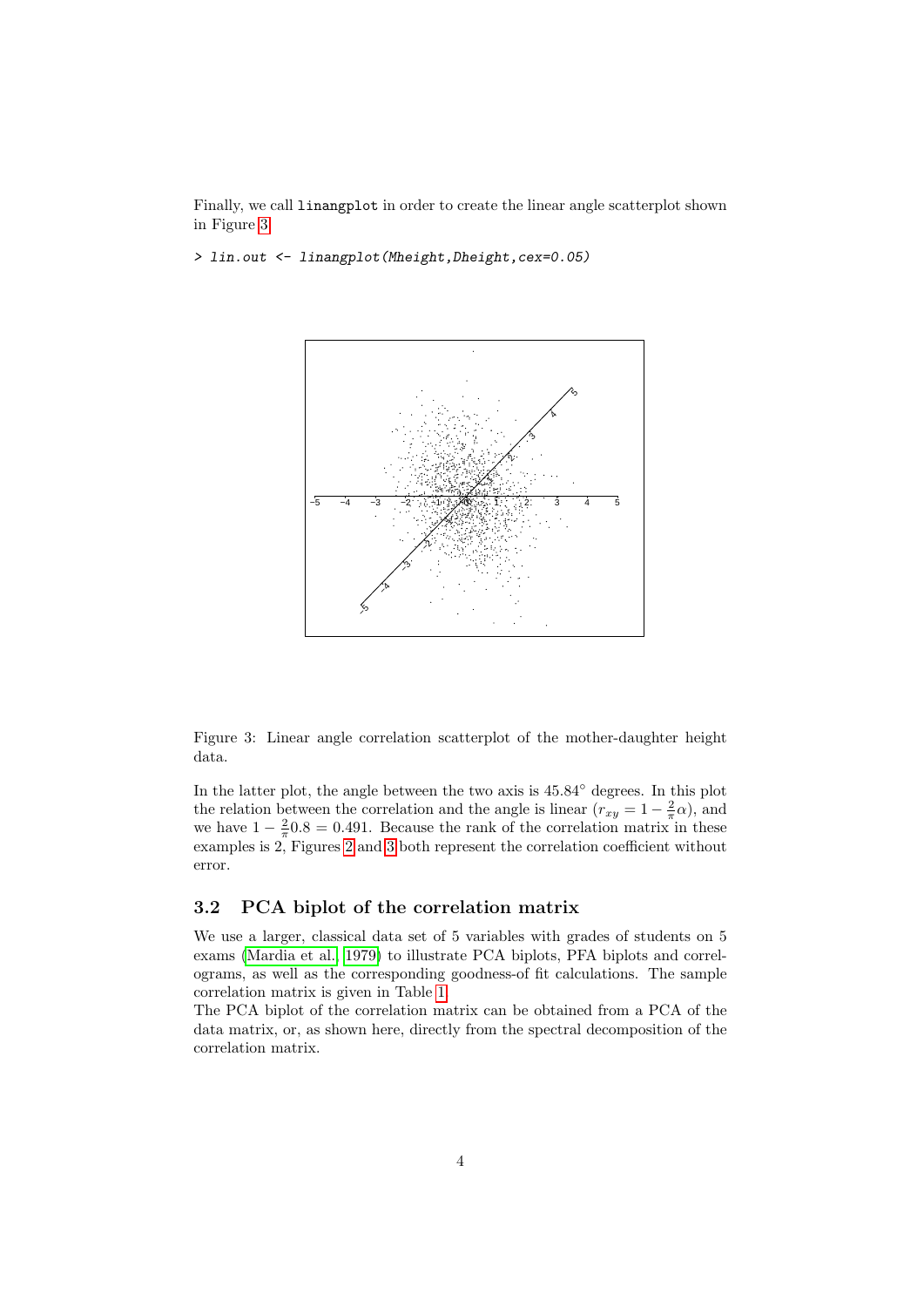|                        | Mec(c) | Vec(c) | $\rm{Alg}(\rm{o})$ | Ana(o) | Sta(o) |
|------------------------|--------|--------|--------------------|--------|--------|
| Mec(c)                 | 1.000  | 0.553  | 0.547              | 0.409  | 0.389  |
| Vec(c)                 | 0.553  | 1.000  | 0.610              | 0.485  | 0.436  |
| $\text{Alg}(\text{o})$ | 0.547  | 0.610  | 1.000              | 0.711  | 0.665  |
| Ana(o)                 | 0.409  | 0.485  | 0.711              | 1.000  | 0.607  |
| Sta(o)                 | 0.389  | 0.436  | 0.665              | 0.607  | 1.000  |

<span id="page-4-0"></span>Table 1: Correlation matrix for student grades on 5 subjects (Mec=Mecanics,Vec=Vectors,Alg=Algebra,Ana=Analysis,Sta=Statistics).

> data(students) > R <- cor(students) > out.eigen <- eigen(R) > V <- out.eigen\$vectors > D <- diag(out.eigen\$values)  $> F \leftarrow V$ %\*%sqrt(D) > plot(F[,1],F[,2],pch=19,asp=1,xlim=c(-1,1),ylim=c(-1,1)) > origin() > arrows(0,0,F[,1],F[,2])

> textxy(F[,1],F[,2],colnames(R),cex=1)



Figure 4: PCA Biplot of a correlation matrix of student grades on 5 exams.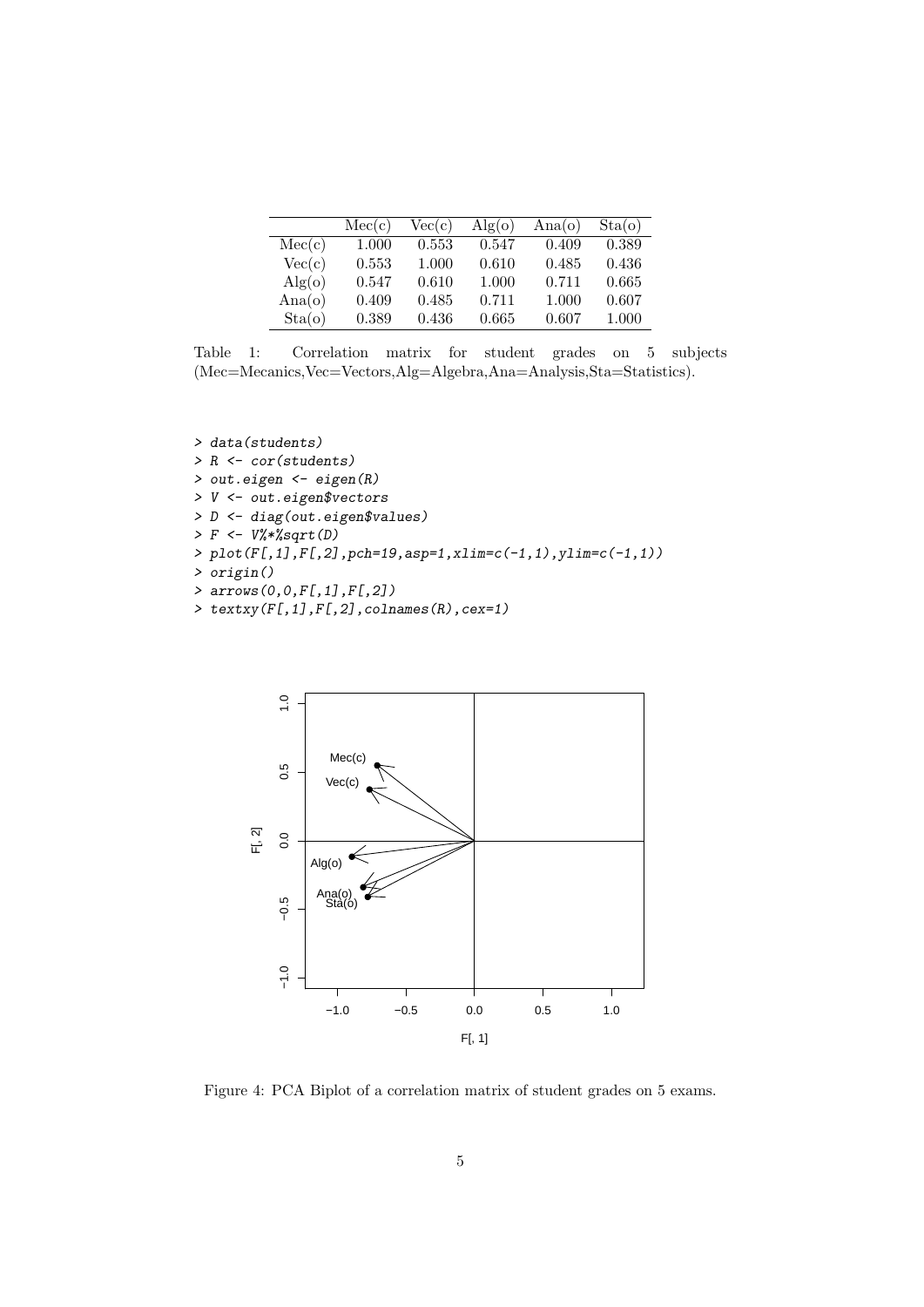The plot shows sharp angles for all exams, revealing positive correlations. The two dimensional approximation  $(\hat{\mathbf{R}})$  made by PCA to the correlation matrix by using cosines is shown in Table [2.](#page-5-1)

|                        | Mec(c) | Vec(c) | $\rm{Alg}(\rm{o})$ | Ana(o) | Sta(o) |
|------------------------|--------|--------|--------------------|--------|--------|
| Mec(c)                 | 1.000  | 0.979  | 0.708              | 0.497  | 0.418  |
| Vec(c)                 | 0.979  | 1.000  | 0.836              | 0.662  | 0.593  |
| $\text{Alg}(\text{o})$ | 0.708  | 0.836  | 1.000              | 0.965  | 0.938  |
| Ana(o)                 | 0.497  | 0.662  | 0.965              | 1.000  | 0.996  |
| Sta(o)                 | 0.418  | 0.593  | 0.938              | 0.996  | 1.000  |

<span id="page-5-1"></span>Table 2: Least squares approximation by cosines to the correlation matrix obtained by PCA.

The amount of error in the representation of the correlation matrix is expressed as the root mean squared error (RMSE) of the below-diagonal elements of R, and is for this PCA plot 0.093 if correlations are approximated by scalar products, and 0.248 if correlations are approximated by cosines.

#### <span id="page-5-0"></span>3.3 PFA biplots of a correlation matrix

Principal factor analysis can be performed by the function pfa of package Correlplot. This function is an adaptation of matlab code provided by Albert Satorra [\(1998\)](#page-9-3).

```
> out.pfa <- pfa(students)
```

```
Initial communalities
[1] 0.3764142 0.4451224 0.6713576 0.5408636 0.4793185
Final communalities
[1] 0.5194946 0.5924286 0.8115381 0.6480277 0.5692397
9 iterations till convergence
Specific variances:
[1] 0.4805054 0.4075714 0.1884619 0.3519723 0.4307603
Variance explained by each factor
[1] 2.8282754 0.3124535
Loadings:
           [ , 1] [ , 2][1,] -0.6400750 -0.33135873[2,] -0.7103202 -0.29643508
[3,] -0.8966722 0.08670088
[4,] -0.7705227 0.23307202
[5,] -0.7185390 0.23009016
```
#### > L <- out.pfa\$La

The corresponding plot of the correlation matrix is shown in Figure [5.](#page-6-0) The approximation to the correlation matrix is given by

> Rhatpfa <- L[,1:2]%\*%t(L[,1:2])

and is shown in Table [3](#page-7-1) below.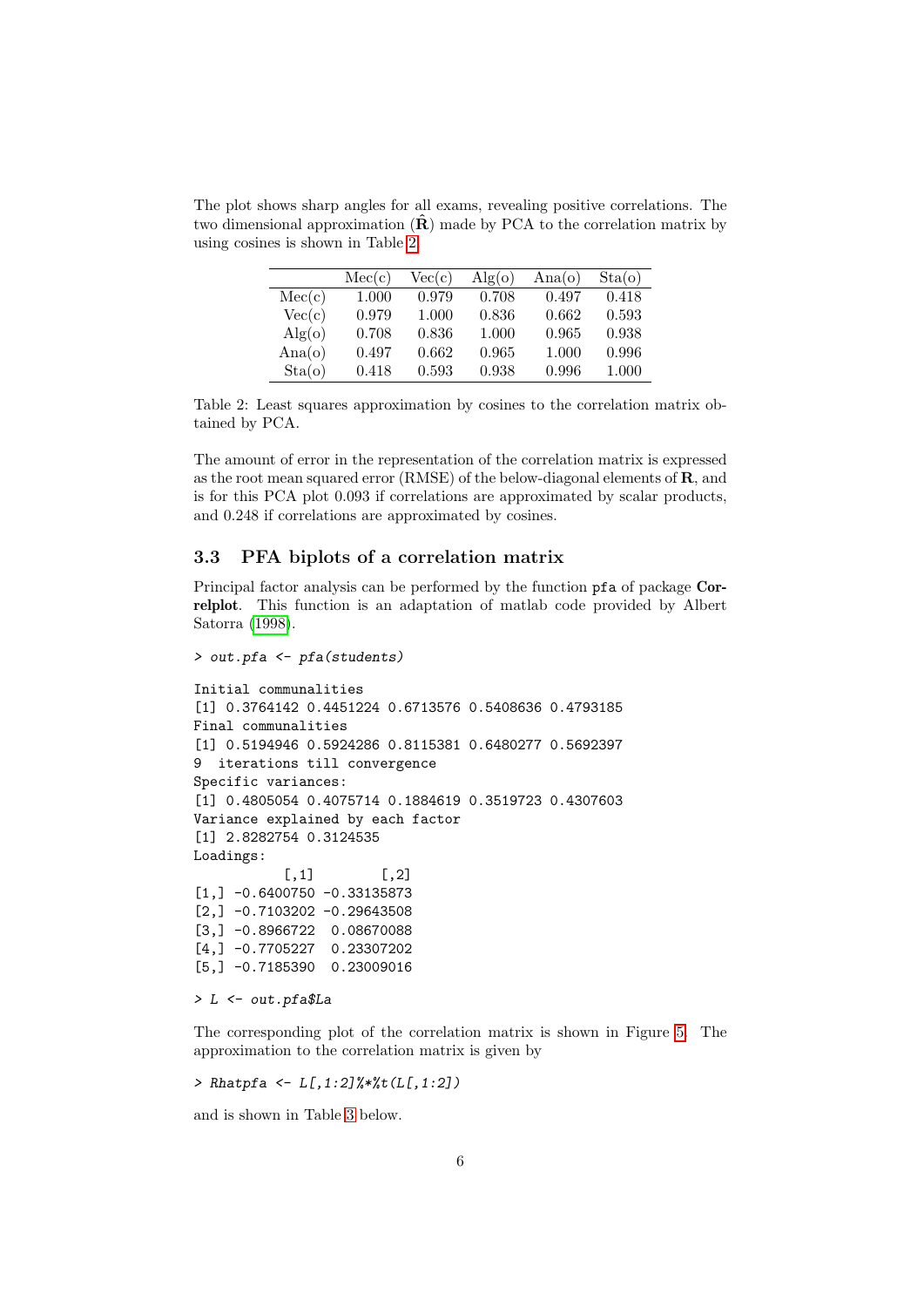- $> \mathop{\text{plot}}(L[,1],L[,2]$  ,<br>pch=19,asp=1,xlim=c(-1,1),ylim=c(-1,1))
- > origin()
- > arrows(0,0,L[,1],L[,2])
- > text(L[,1],L[,2],colnames(students),cex=1,pos=c(1,2,2,2,3))



<span id="page-6-0"></span>Figure 5: Plot of the correlation matrix of student grades on 5 exams obtained by principal factor analysis.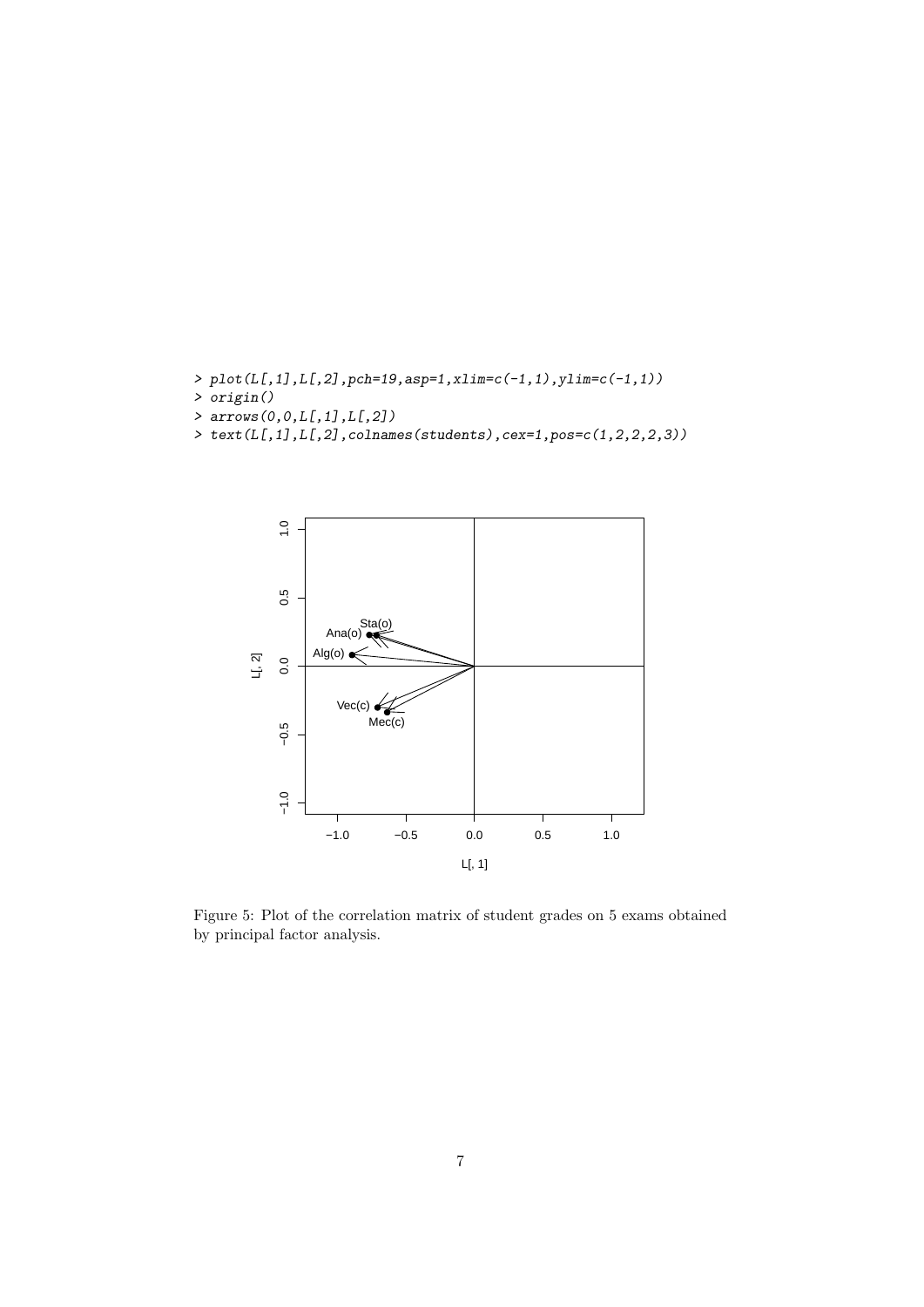|                        | Mec(c) | Vec(c) | $\rm{Alg}(\rm{o})$ | Ana(o) | Sta(o) |
|------------------------|--------|--------|--------------------|--------|--------|
| Mec(c)                 | 0.519  | 0.553  | 0.545              | 0.416  | 0.384  |
| Vec(c)                 | 0.553  | 0.592  | 0.611              | 0.478  | 0.442  |
| $\text{Alg}(\text{o})$ | 0.545  | 0.611  | 0.812              | 0.711  | 0.664  |
| Ana(o)                 | 0.416  | 0.478  | 0.711              | 0.648  | 0.607  |
| Sta(o)                 | 0.384  | 0.442  | 0.664              | 0.607  | 0.569  |

<span id="page-7-1"></span>Table 3: Least squares approximation, using scalar products, to the correlation matrix obtained by PFA.

The RMSE of the plot obtained by PFA is 0.004, and this is lower than the RMSE obtained by PCA.

### <span id="page-7-0"></span>3.4 Correlograms of a correlation matrix

The correlogram proposed by Trosset [\(2005\)](#page-9-4) can be obtained by the instructions:

```
> correlogram(R,labs=colnames(R),main="",
+ xlim=c(-1.3,1.3),ylim=c(-1.3,1.3))
```
and is shown in Figure [6](#page-7-2)



<span id="page-7-2"></span>Figure 6: Correlogram of the matrix of student grades on 5 exams.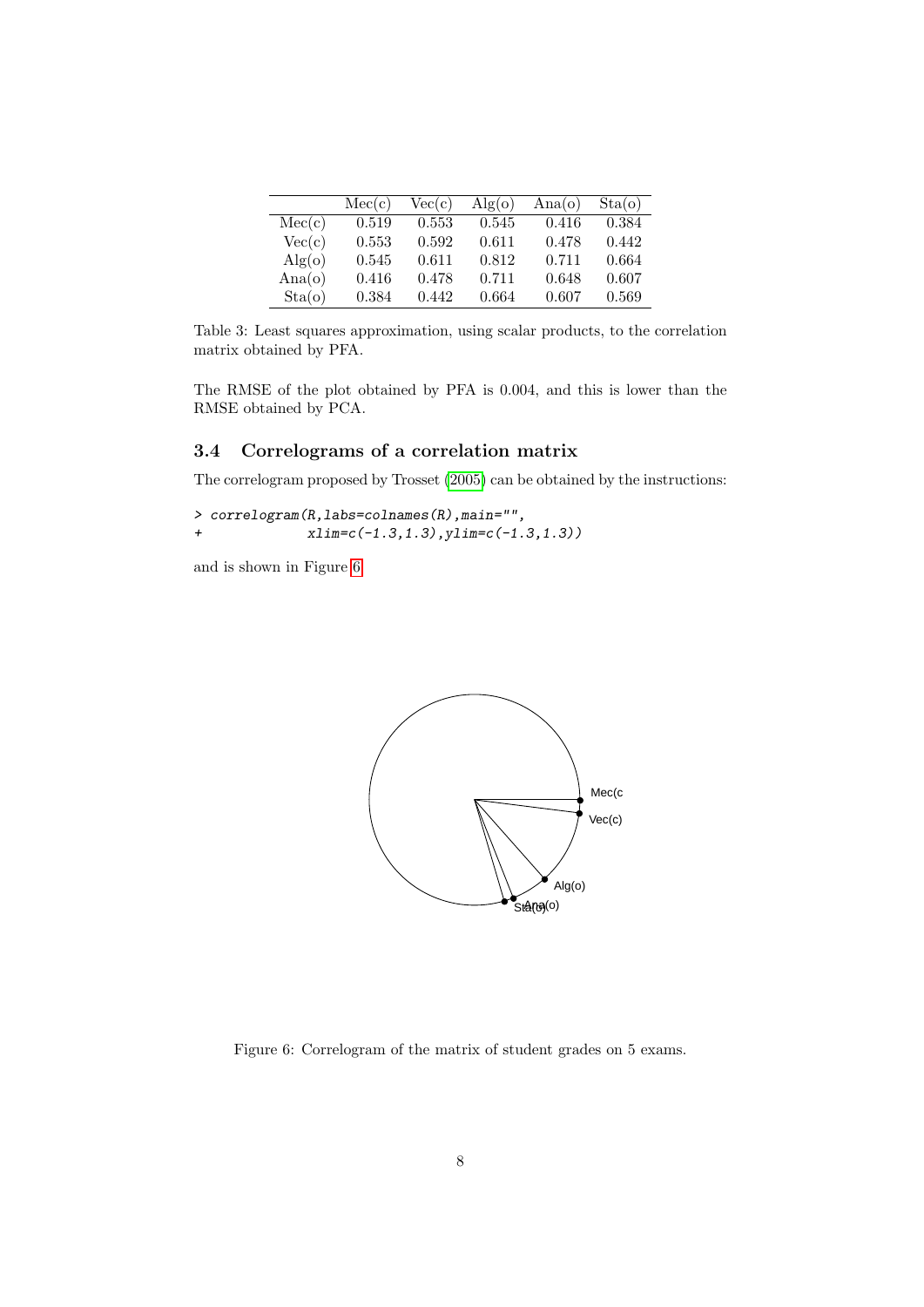The approximation this gives to the correlation matrix is given by

```
> angles <- fit_angles(R)
> Rhatcor <- angleToR(angles)
```
and this approximation is shown below in Table [4.](#page-8-0)

|                        | Mec(c) | Vec(c) | $\rm{Alg}(\rm{o})$ | Ana(o) | Sta(o) |
|------------------------|--------|--------|--------------------|--------|--------|
| Mec(c)                 | 1.000  | 0.992  | 0.663              | 0.368  | 0.282  |
| Vec(c)                 | 0.992  | 1.000  | 0.751              | 0.480  | 0.399  |
| $\text{Alg}(\text{o})$ | 0.663  | 0.751  | 1.000              | 0.940  | 0.905  |
| Ana(o)                 | 0.368  | 0.480  | 0.940              | 1.000  | 0.996  |
| Sta(o)                 | 0.282  | 0.399  | 0.905              | 0.996  | 1.000  |

<span id="page-8-0"></span>Table 4: Approximation to the correlation matrix obtained by a correlogram.

The RMSE of this approximation is 0.224. In the correlogram in Figure [6](#page-7-2) correlations are approximated by cosines of angles. A correlogram with correlations that are linear in the angle is shown in Figure [7](#page-8-1) below.

```
> correlogram(R,ifun="lincos",labs=colnames(R),main="",
+ xlim=c(-1.3,1.3),ylim=c(-1.3,1.3))
```


<span id="page-8-1"></span>Figure 7: Correlogram with linear interpretation rule of the matrix of student grades on 5 exams.